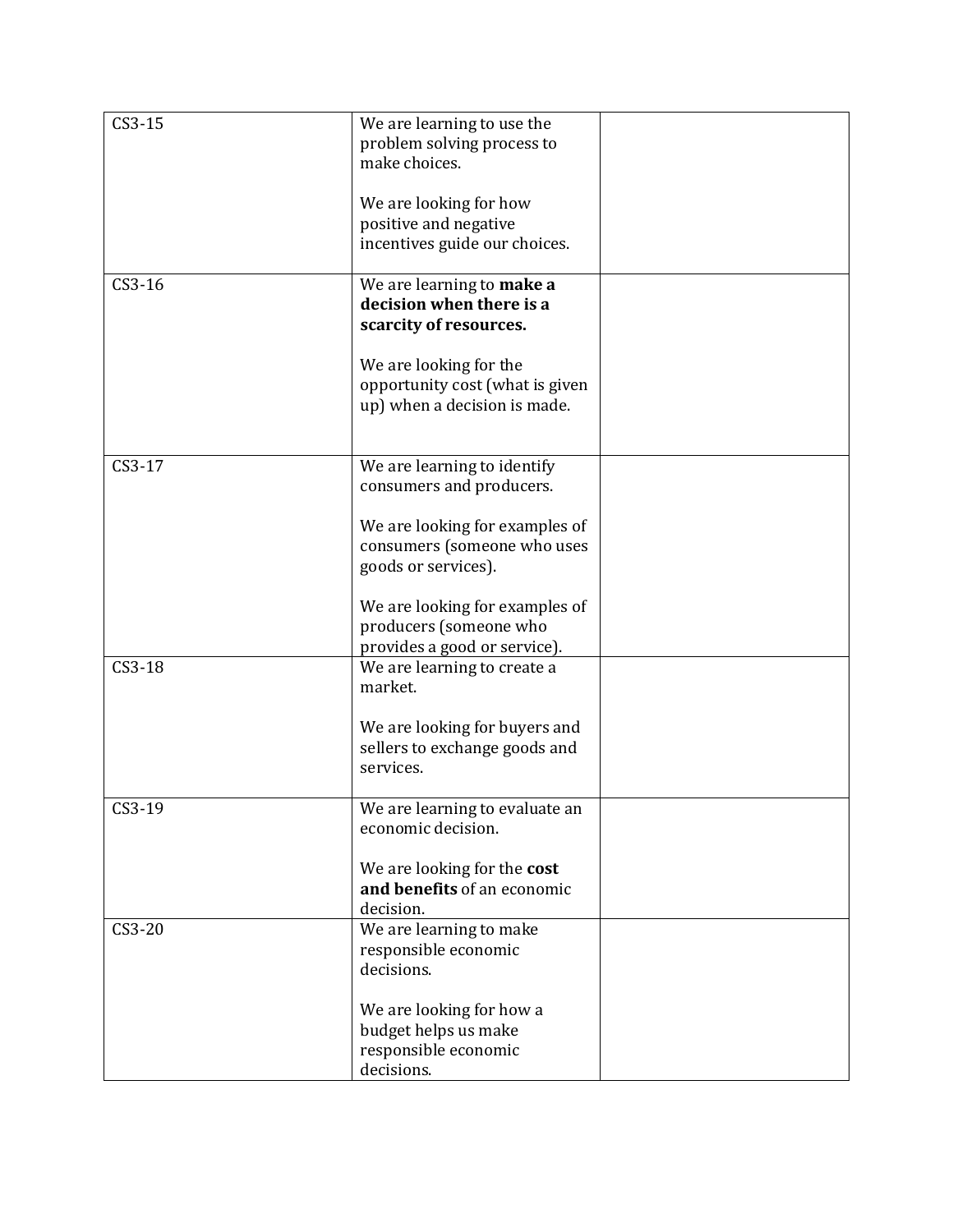## **G3 Citizenship Learning Targets and Success Criteria**

We are learning to use citizenship traits to help solve problems in a way that makes the community a better place.

We are looking for ways citizens demonstrate:

- Civic Mindedness
- Respect
- Civility
- Compassion
- Compromise
- Persistence
- Volunteerism

We are learning to use the problem solving process to make choices.

We are looking for how positive and negative incentives guide our choices.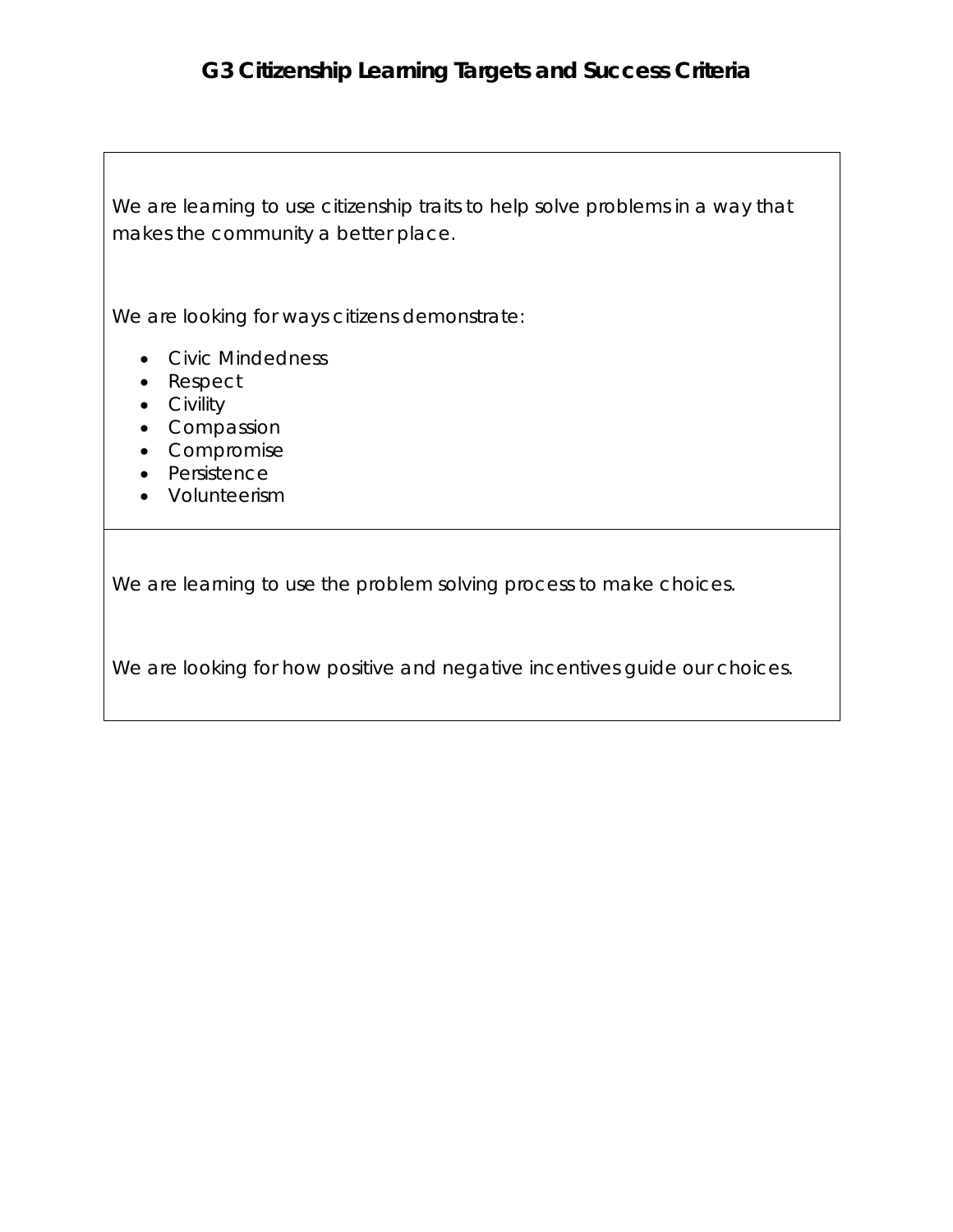## **G3 Geography Learning Targets and Success Criteria**

**We are learning to explain how a communities resources affect the lives of its' citizens.**

**We are looking for ways farming, business and natural resources affect daily life.**

**We are learning to explain how humans have changed the local community over time.**

**We are looking for ways humans have changed the environment in Solon.** 

**We are learning to describe physical maps and what they are used for.**

**We are looking for land features, water features and elevation.** 

**We are learning to describe political maps and what they are used for.**

**We are looking for boundaries, cities and human features.**

**We are learning to use map features to locate places on a map.**

**We are looking for places on a map using key, title, compass rose and grid.**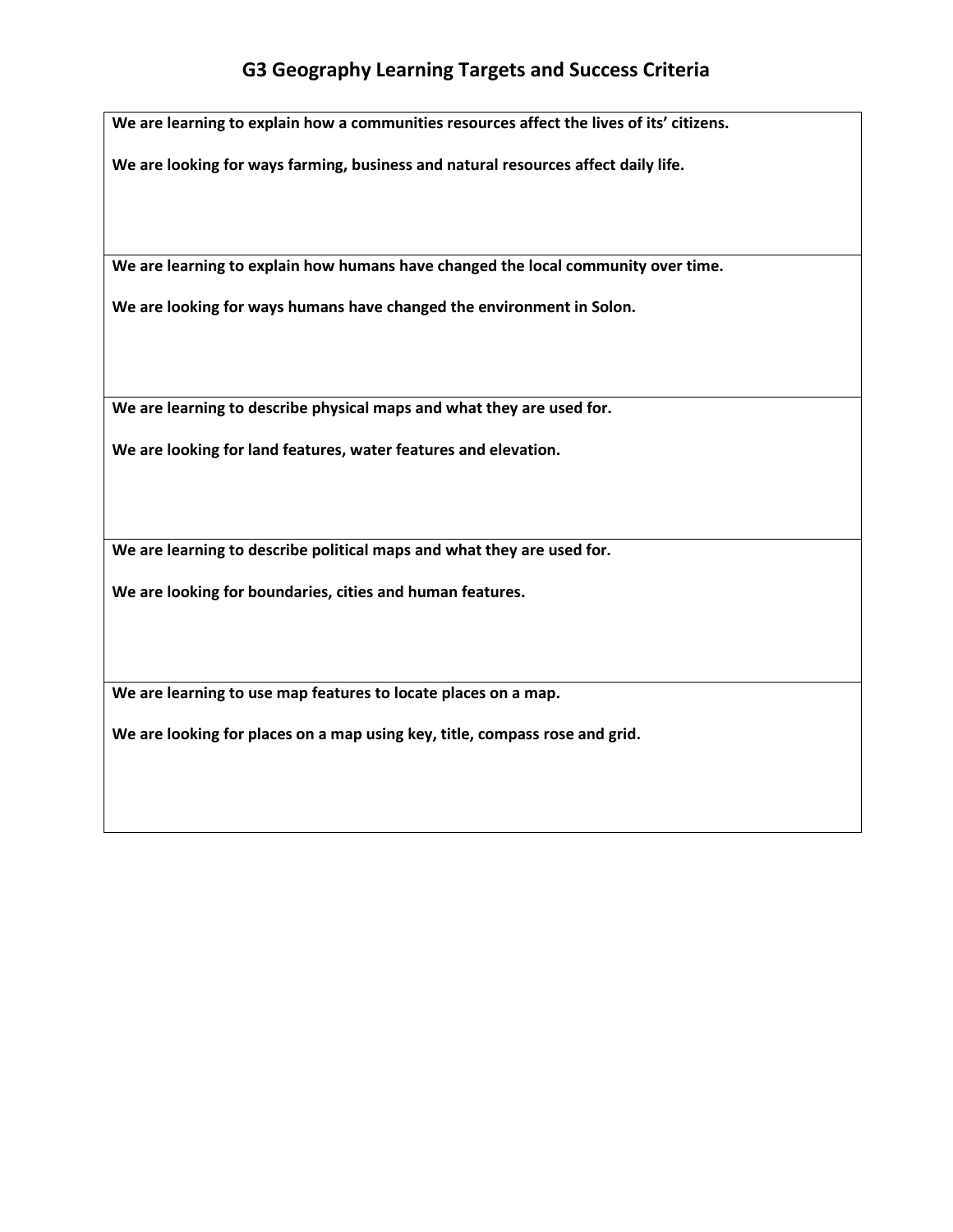Grade 3 Social Studies Government Learning Targets

We are learning to explain that governments have authority.

**We are looking for** how governments use their authority to make and enforce laws.